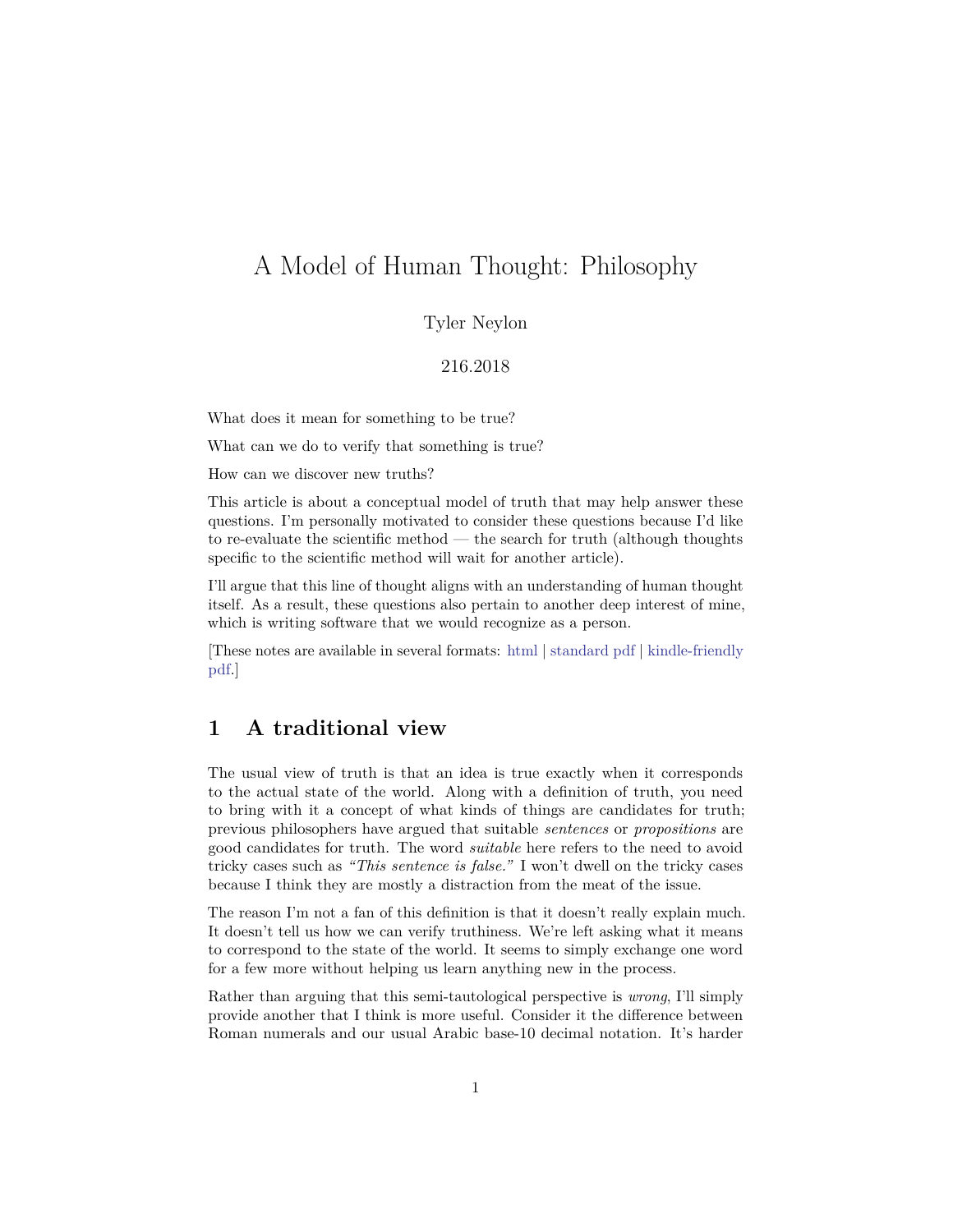to do long division with Roman numerals, whereas the structure of a number captured by base-10 notation is *useful* — it enables us to take certain actions that might be more difficult with other notations, even though it adds no new information. This is the kind of *usefulness* I'm arguing exists in an alternative model of truth.

# **2 A practical view**

I won't be so bold as to redefine truth itself, but I will introduce a phrase to capture an idea that I think we all implicitly use without quite naming it. This is the idea of *effective truth*; when I say something is *effectively true*, I mean that it tends to help us achieve a goal we have in mind.

An easy example to consider would be to say that a certain book at a certain store costs \$10. We could achieve our goal of buying that book by walking into that store with a \$10 bill and paying for that book, ignoring tax and pretending that people still use paper money.

A more interesting example is to understand the uses and limits of our own internal model of physics. Suppose you take a cylinder of wood and roll it on a flat surface. You can reasonably expect it to move smoothly, gradually slowing down. Imagine doing the same thing with an empty glass jar — same result. In fact, most solid cylindrical objects will act the same, so we have a useful model for predicting how objects will move on their own based on this.

Now imagine someone gives you a jar half-filled with water, and you also roll it on a flat surface. If you've never done anything like this before, then you might be surprised by how uneven the motion is. Even if you've done this before, you'll find that you have much less certainty about how it will move than in the other cases. The point is that often our ideas about how the world work are useful simplifications. In this case I'd say the simplification is the idea that "most cylinders act as if they were solid and had uniform density."

You might respond that this seems like an arbitrary example that is a simplification, whereas other ideas are more clearly true or false. I'd respond by saying that, as far as we know, all of our ideas of parts of the world are models rather than exact representations. To return for a moment to the \$10 book, suppose the store burns down before you get there. Would you say it still costs \$10 at that store? How do you know they won't raise their prices? What if there was a computer error in their pricing system, and half of people were charged \$10 and the other half were charged \$12? These may feel like edge cases, but the point itself is that unclear edge cases *always* exist.

If you agree that human ideas are imperfect models that help us achieve our goals, then you can see how it's useful to speak about effective truths rather than to insist on an idealized version of truth that could only make perfect sense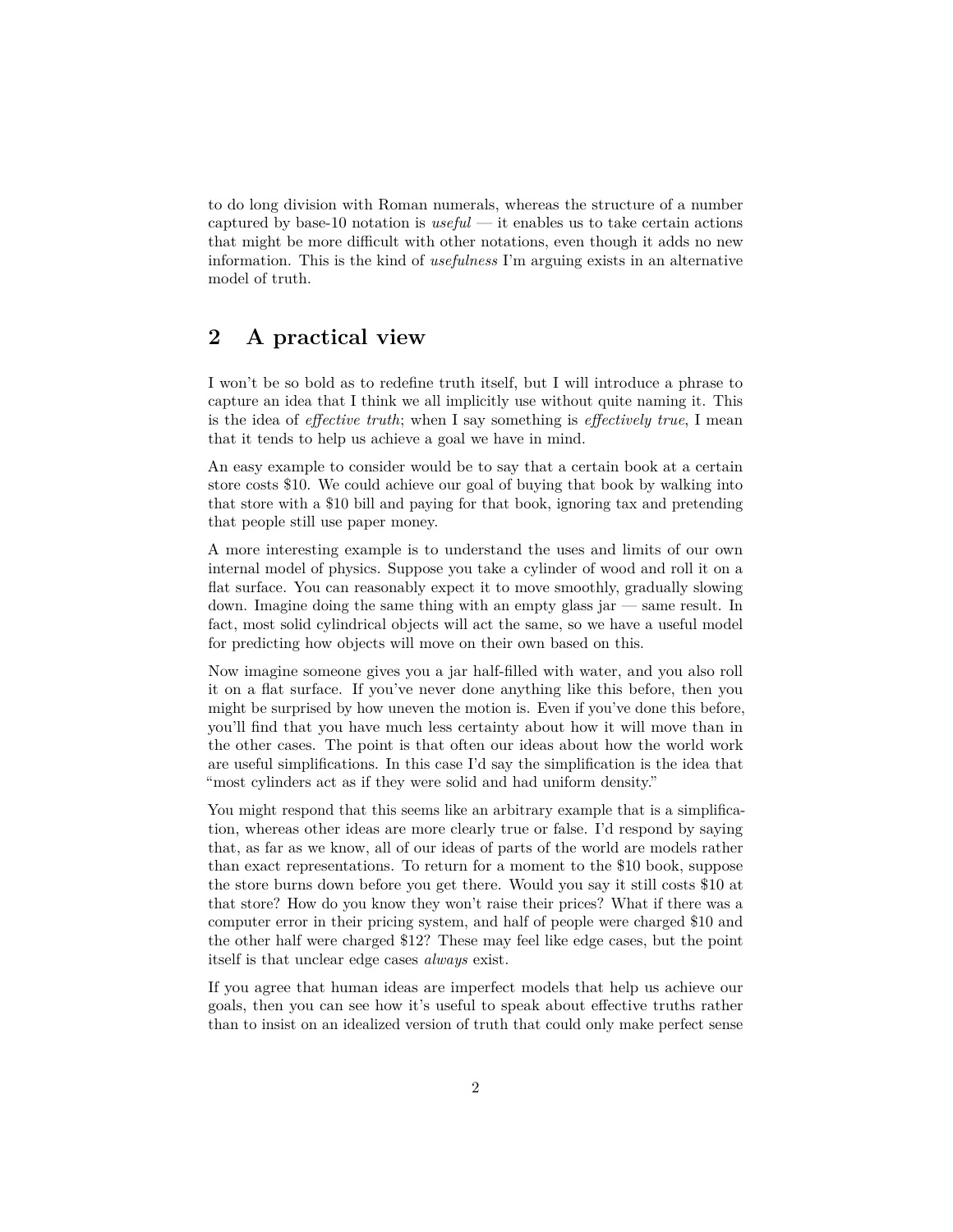if it knew all the rules of physics to the smallest detail.

## **2.1 Relevance and social truths**

I want to mention how effective truth relates to two interesting properties of truth — *relevance* and *social acceptance*. These are both interesting aspects of truth that I think make more sense from the viewpoint of effective truth than they do in the context of traditional truth.

The *relevance* of an idea seems to be important for that idea to be discussed as true or false. Suppose a certain particle of dust in a far-off galaxy may or may not one day collide with another certain particle of dust. The point of this example is that no one cares. Neither outcome will have any bearing on any human.

The traditional model of truth applies equally well to these particles of dust as it does to the more pertinent question of whether or not an asteroid will collide with Earth and destroy our species. I won't argue that this is a downfall of the traditional model, but rather that how humans think is closer to effective truth because we don't bother with things that don't matter. From a certain point of view we basically *can't* think about completely irrelevant ideas because we simply don't see them.

The other property I wanted to mention is *social acceptance,* by which I mean the sense that some ideas are accepted or not based on large-scale social behaviors. For example, what kind of clothes are currently in fashion? While some specific people have more influence on this than others, this kind of truth is ultimately up to the actions of the many. Another example of social acceptance are questions of widely-known fictional characters such as Santa Claus. It's generally considered true that Santa Claus lives at the North Pole, although there is no such person. In cases like this, a story has evolved over time. Perhaps it's been influenced more strongly by some individuals than others, but the story takes on meaning through its collective acceptance as a kind of truth.

Similar to relevance, the idea of social acceptance can be viewed as gaining its value through the lens of effective truth. For example, if you want to understand the advertising around, or integrate your children into a world of a Santa Clauscelebrating society, then it's useful to be aware of the mythology behind Santa Claus. In general, social truths appear to be ideas that tend to build on top of, or further enable, connection-building and status-building. Knowing these truths is effective at achieving social integration.

## **2.2 Shades of truthiness**

From here on, let's work within the view that an idea is true exactly when it's effective. An interesting result of this view is that truth is no longer a dichotomy.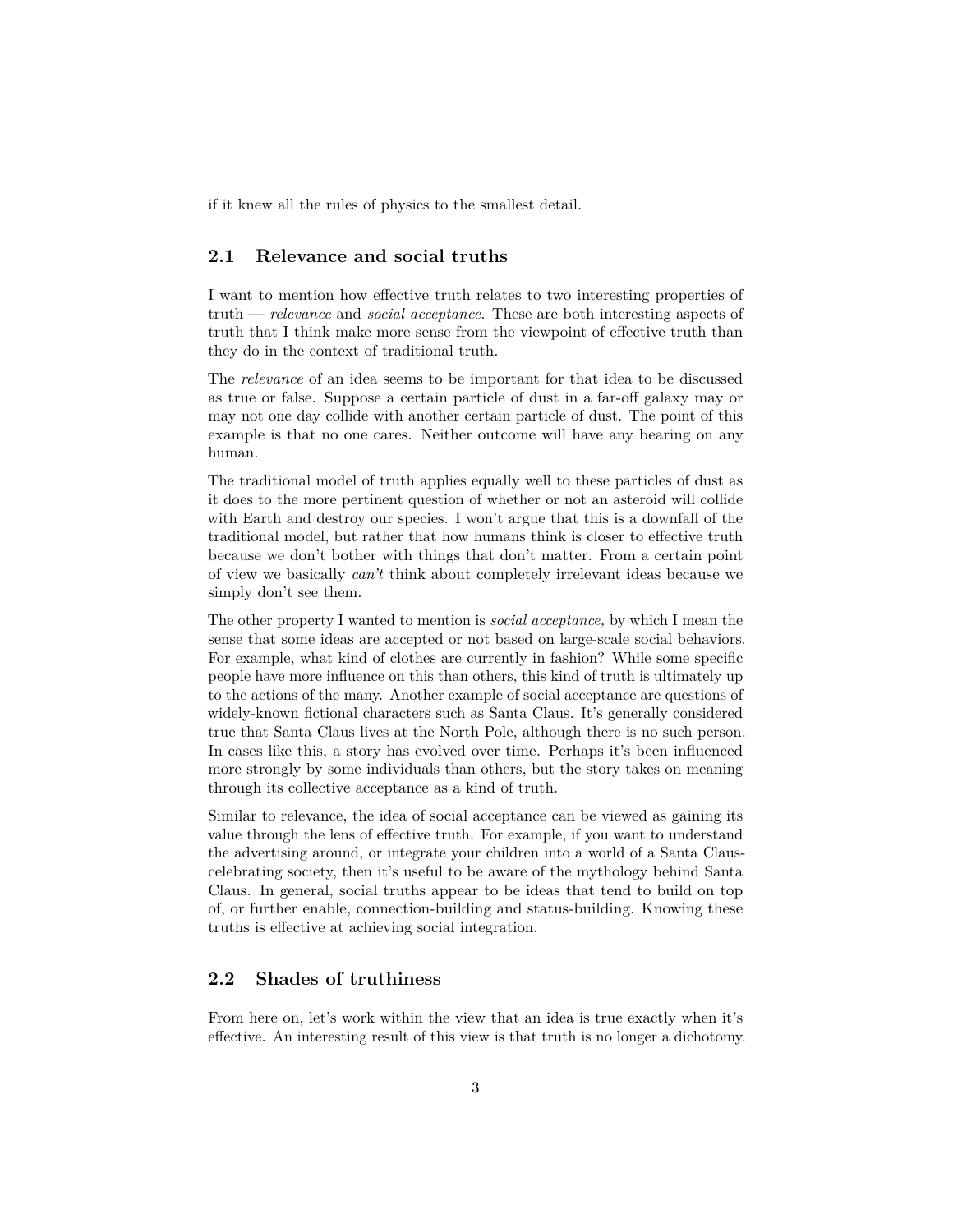Instead, just as some ideas are better at helping us achieve a goal than others, there are similarly many degrees of the truth of an idea.

One example is the idea that a trip from your apartment in Manhattan to Penn Station takes 20 minutes. This is a simple idea that, in practice, may often help you get to Penn Station at a desired moment. But there are many factors that, when taken into consideration, would make this idea more accurate. Traffic is worse during rush hour. If the subway is not running normally, you may need to find an alternative route. The availability of trains and cars decreases on weekends. If you're aware of the many moving pieces, then you're in a better position to get to Penn Station on time. It's not quite *false* that you live 20 minutes away, so much as it is *useful* to act as if that were true; and in fact even *more useful* to keep in mind modifications that allow you to plan your trip more resiliantly.

### **2.3 Truth itself as a useful fiction**

So if we move away from the dichotomy of truth in favor of thinking in terms of what's effective, then what becomes of truth itself? Do we still need it?

I suggest that, in practice, we already use effectiveness as the building blocks for how we decide to do what we do. Perhaps the idea of truth itself has come in handy as a counterpoint to lying.

Imagine living in a world without communication. Then the need to distinguish a truth from a falsehood is far from your thoughts. You still can learn and accomplish things by experimenting and thinking. In other words, you already have a model for how the world works without need for an explicit concept of truth.

Next I'll introduce the idea of a *useful fiction* with an example. Consider the center of gravity of an object. It is not a part of reality  $-$  nor do we even pretend it's a physical object. At the same time, it's useful to think in terms of a center of gravity in order to model how things behave physically. Many useful concepts can be seen from this angle — the idea of ownership, money, responsibility.

What unites these ideas is that they help us get things done without having an obvious physical counterpoint. We've *added* a new idea to the world, something that we think in terms of, that is entirely internal, and that is useful to us. (Again I'll suggest that we are not even really capable of thinking about things that are entirely useless to us.)

When it comes to truth, there's no point and counterpoint in reality to give meaning to the term. The world is only itself. If it has no falsehood, how could it show us truth?

So we see that the idea of truth must be internal — something we need to invent.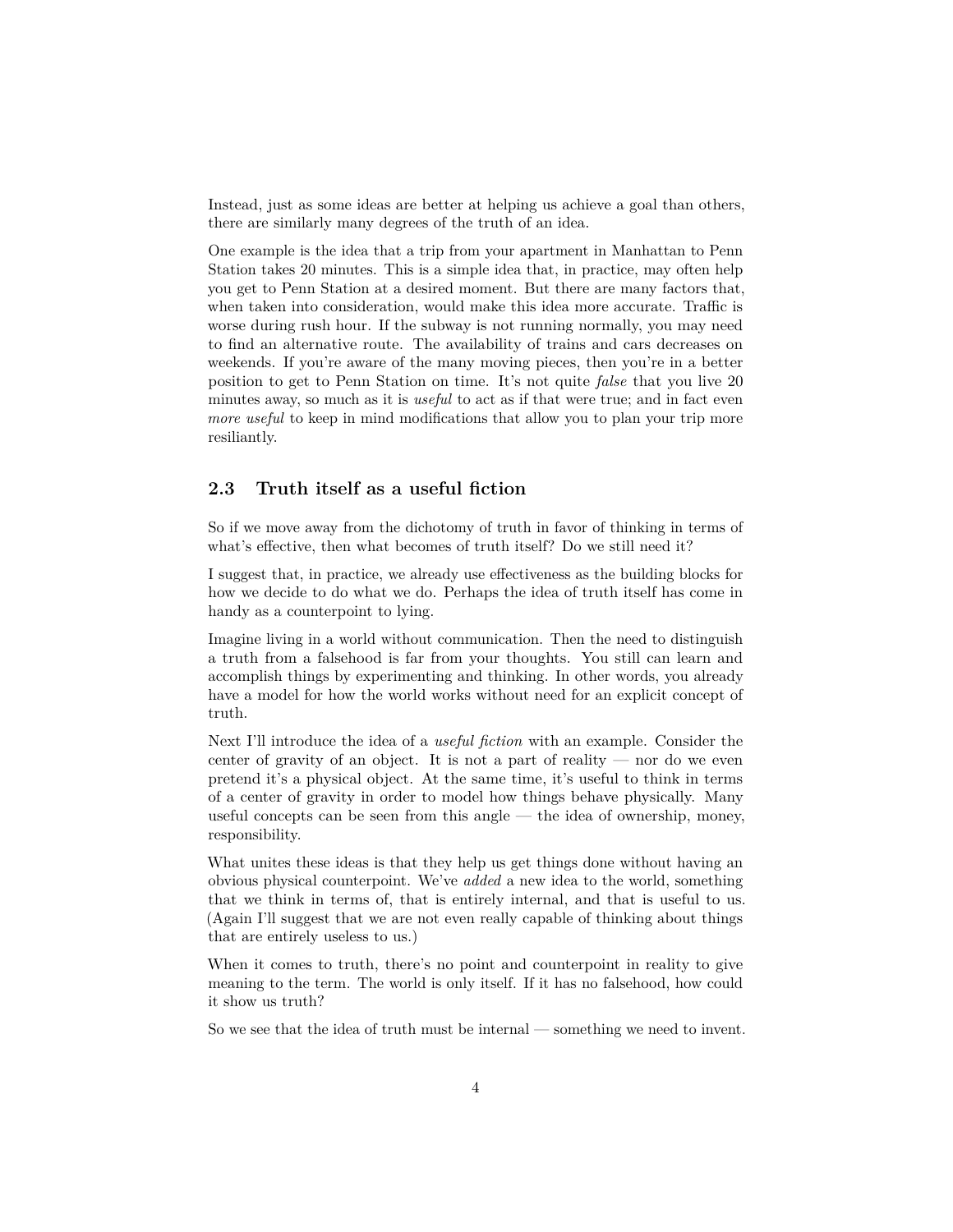And in fact, it is less fundamental than simply getting done what we want to get done.

#### **2.4 Isn't it true even if no one knows it?**

At this point I can anticipate a philosophical argument against effective truth as a more fundamental idea than truth itself. You might ask about an event that no one was aware of — is it not true that this event still happened? In that setting, how is truth an internal idea?

But this line of questioning is misguided. My claim is not about what is false or true. Rather, the argument of this article is that it's *more useful* to model truth on effectiveness than on a correspondence with reality. In other words, I'm never disputing the truth or falsity of any particular event; I'm not disagreeing with the traditional concept of truth, rather I'm seeing it as a higher-level concept that we've invented in a world that already contained the precepts of thought beforehand.

## **2.5 Charles Peirce and Karl Popper**

I wish I were better versed in the relevant schools of philosophy before writing this so I could explain exactly how this line of thought fits in historically. Despite my lack of historical expertise, I will at least mention a small number of prior ideas and how they relate.

*Pragmatism* is a relevant set of ideas champtioned by Charles Peirce. Peirce's perspective is typically summarized as saying that an idea is true exactly when it is *useful*. I have deliberately used the word *effective* rather than *useful* for reasons I'll explain below, but the difference is more superficial than profound.

A brief but compelling argument against the idea of truth as usefulness is this: It may be useful to think of my spouse as faithful, but that certainly doesn't make it true. I suspect Peirce himself would have responded to this in much the same way I will, though I can't be certain of that; so I'll present my reply as my own.

There are two trouble spots with this argument. The first is almost a distraction, but is important: It's the idea that we can treat belief as a choice. Do I choose what I think is true? I don't think so at all. We can choose to act *as if* one or the other thing is true, but even in acting so, we don't really change our mind unless we receive more evidence one way or the other (this evidence, admittedly, may be based on an internal revelation).

The second — and I think more important — reply is to keep in mind what something is useful *for*. If pretending your spouse is faithful is useful *for* the sake of your peace of mind, then the argument falls through as belief is not a choice;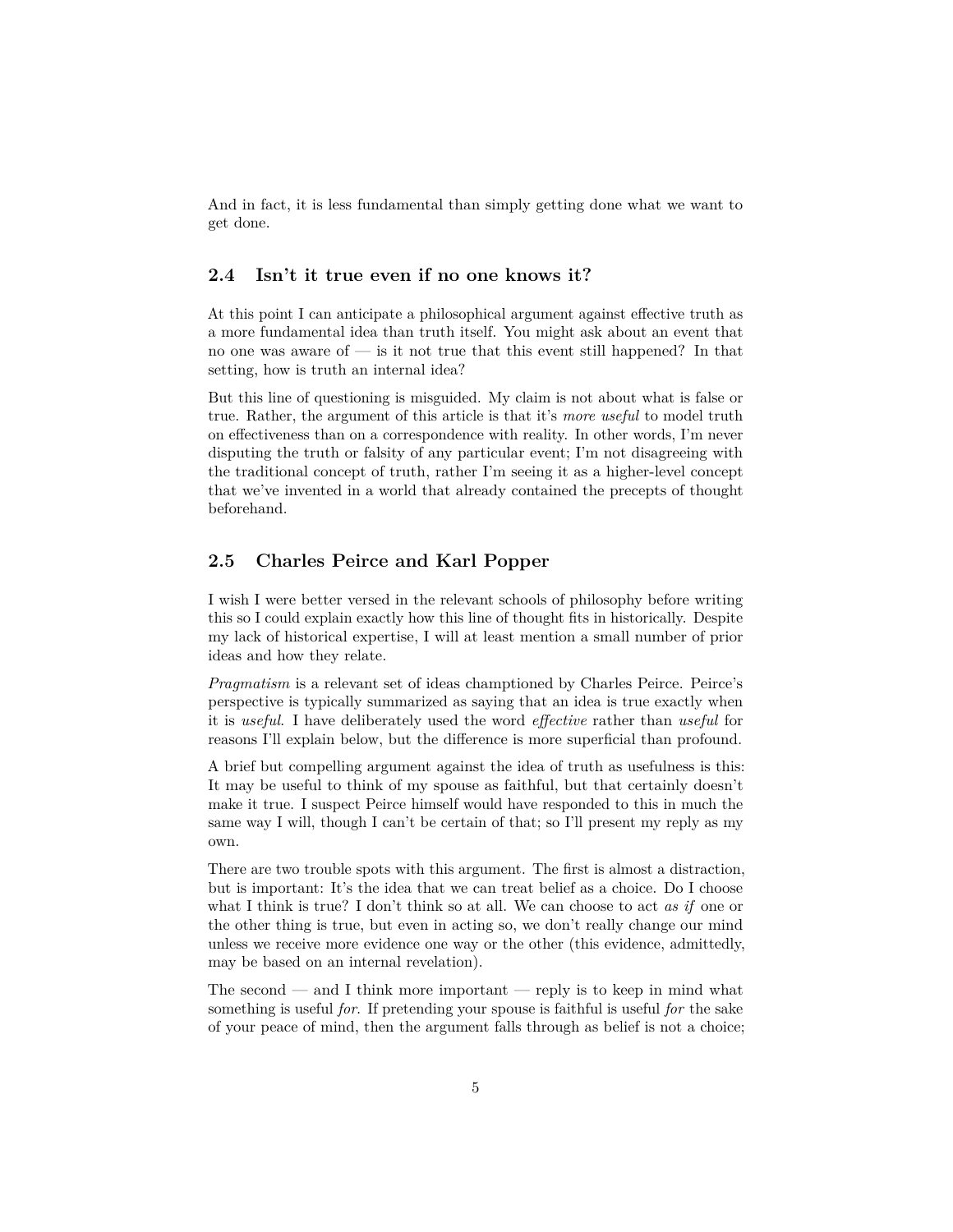it would be like saying that being confident is useful for being confident. On the other hand, if pretending your spouse is faithful is useful for ensuring that the only children either of you parent is between the two of you, then clearly it's *not* useful to simply "think of" your spouse as faithful. Your action of thinking this has essentially no influence over the child-centered outcome you want to achieve. Your thinking action fails to ensure your spouse's fidelity in either the traditional or effective perspectives on truth.

Whatever the case, you need to look at the goals in order to evaluate the effectiveness of the decisions made to reach those goals. The correspondence between traditional truth and effective truth is that both will help you achieve your goals. To be clear, I don't claim that there is any great difference between pragmatism and effective truth, but I suspect I'm providing a different point of view by allowing effective and traditional truth to live in the same world as slightly different ideas, and to build a model of thought around these. I prefer the word *effective* over *useful* simply because *effectiveness* more strongly emphasizes that there is a goal in mind, and that this goal is brought closer by ideas that are effective.

As a brief note, Karl Popper argued in favor of an idea needing to be *falsifiable* in order to qualify as a candidate for truth. I agree that unfalsifiable ideas are not effective ones — in fact, I would go even further to say that they are not even *meaningful*. Consider an unfalsifiable idea. No matter how we act on it, by definition, nothing in the world will change either way — otherwise it would be falsifiable. Because it makes no difference to the world, it can't be an effective means of achieving any goal. Similarly, if an idea has the capacity to be effective, then we can try to work toward a goal with it, and how well we do moving toward that goal provides a kind of falsifiability. Not to say that these ideas are the same, but rather that they are compatible in that both Popper and the idea of effective truth can use falsifiability as a test to throw out particularly unhelpful ideas.

# **3 A model of thought**

The bulk of this article focuses on truth, but these thoughts are even more interesting in the framework of a model for how humans think. This is probably a line of thought worthy of its own article, but I wanted to include an overview here to add some fun context.

The framework is this: Humans have both goals and mental building blocks of actions. A sequence of these building block actions can help achieve those goals. Effective truths are these building blocks. We put them together the way an algorithm built is from subroutines. Put another way, if we're thinking about a plan of action, then we can see effective truths as if-then clauses, and a chain of them as a kind of logical argument (albeit non-boolean since we have shades of